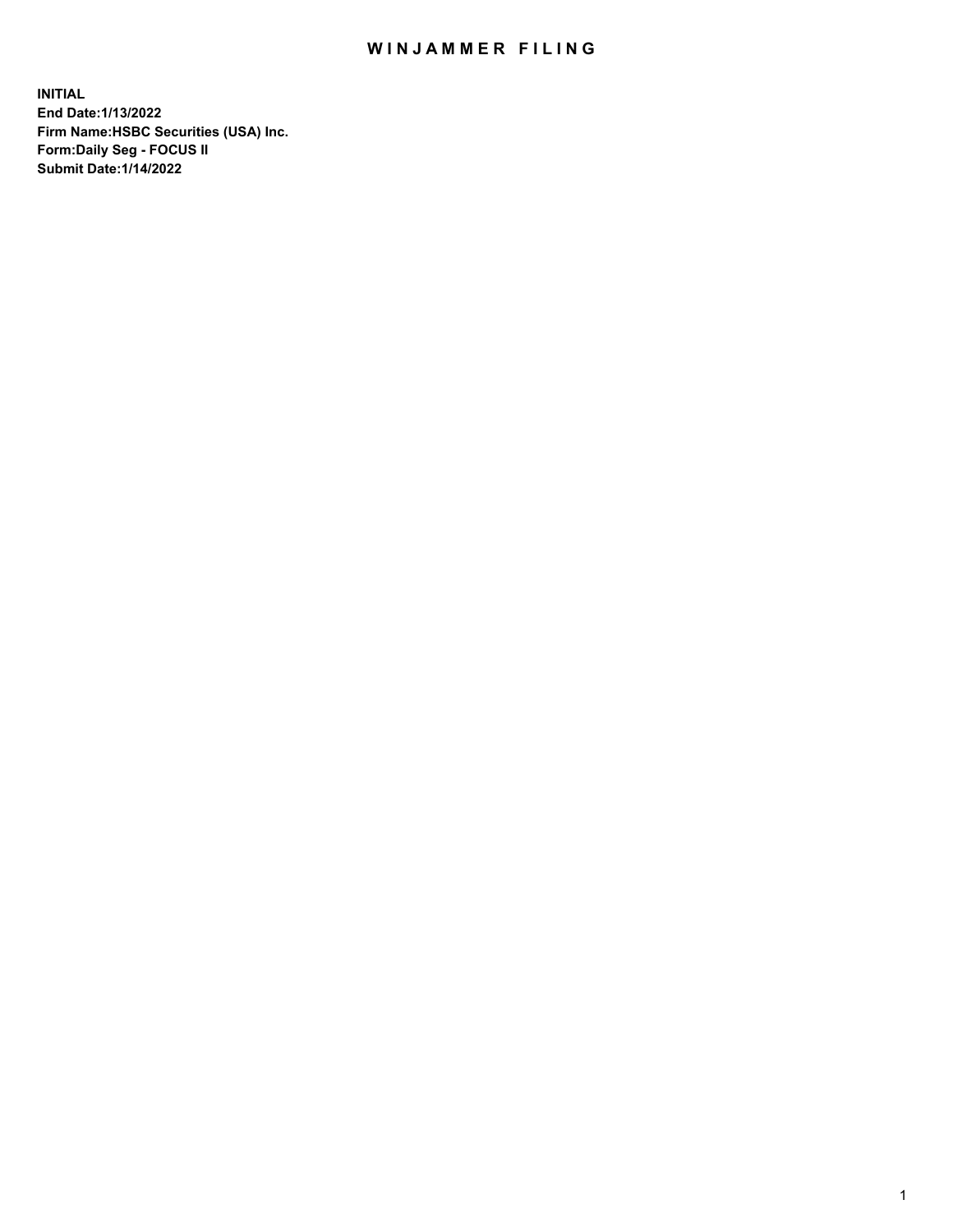**INITIAL End Date:1/13/2022 Firm Name:HSBC Securities (USA) Inc. Form:Daily Seg - FOCUS II Submit Date:1/14/2022 Daily Segregation - Cover Page**

| Name of Company                                                                                                                                                                                                                                                                                                               | <b>HSBC Securities (USA) Inc.</b>                           |
|-------------------------------------------------------------------------------------------------------------------------------------------------------------------------------------------------------------------------------------------------------------------------------------------------------------------------------|-------------------------------------------------------------|
| <b>Contact Name</b>                                                                                                                                                                                                                                                                                                           | <b>Michael Vacca</b>                                        |
| <b>Contact Phone Number</b>                                                                                                                                                                                                                                                                                                   | 212-525-7951                                                |
| <b>Contact Email Address</b>                                                                                                                                                                                                                                                                                                  | michael.vacca@us.hsbc.com                                   |
| FCM's Customer Segregated Funds Residual Interest Target (choose one):<br>a. Minimum dollar amount: ; or<br>b. Minimum percentage of customer segregated funds required:% ; or<br>c. Dollar amount range between: and; or<br>d. Percentage range of customer segregated funds required between:% and%.                        | 106,000,000<br><u>0</u><br>0 <sub>0</sub><br>0 <sub>0</sub> |
| FCM's Customer Secured Amount Funds Residual Interest Target (choose one):<br>a. Minimum dollar amount: ; or<br>b. Minimum percentage of customer secured funds required:%; or<br>c. Dollar amount range between: and; or<br>d. Percentage range of customer secured funds required between: % and %.                         | 15,000,000<br><u>0</u><br>0 <sub>0</sub><br>0 <sub>0</sub>  |
| FCM's Cleared Swaps Customer Collateral Residual Interest Target (choose one):<br>a. Minimum dollar amount: : or<br>b. Minimum percentage of cleared swaps customer collateral required:%; or<br>c. Dollar amount range between: and; or<br>d. Percentage range of cleared swaps customer collateral required between:% and%. | 61,000,000<br><u>0</u><br>00<br>00                          |

Attach supporting documents CH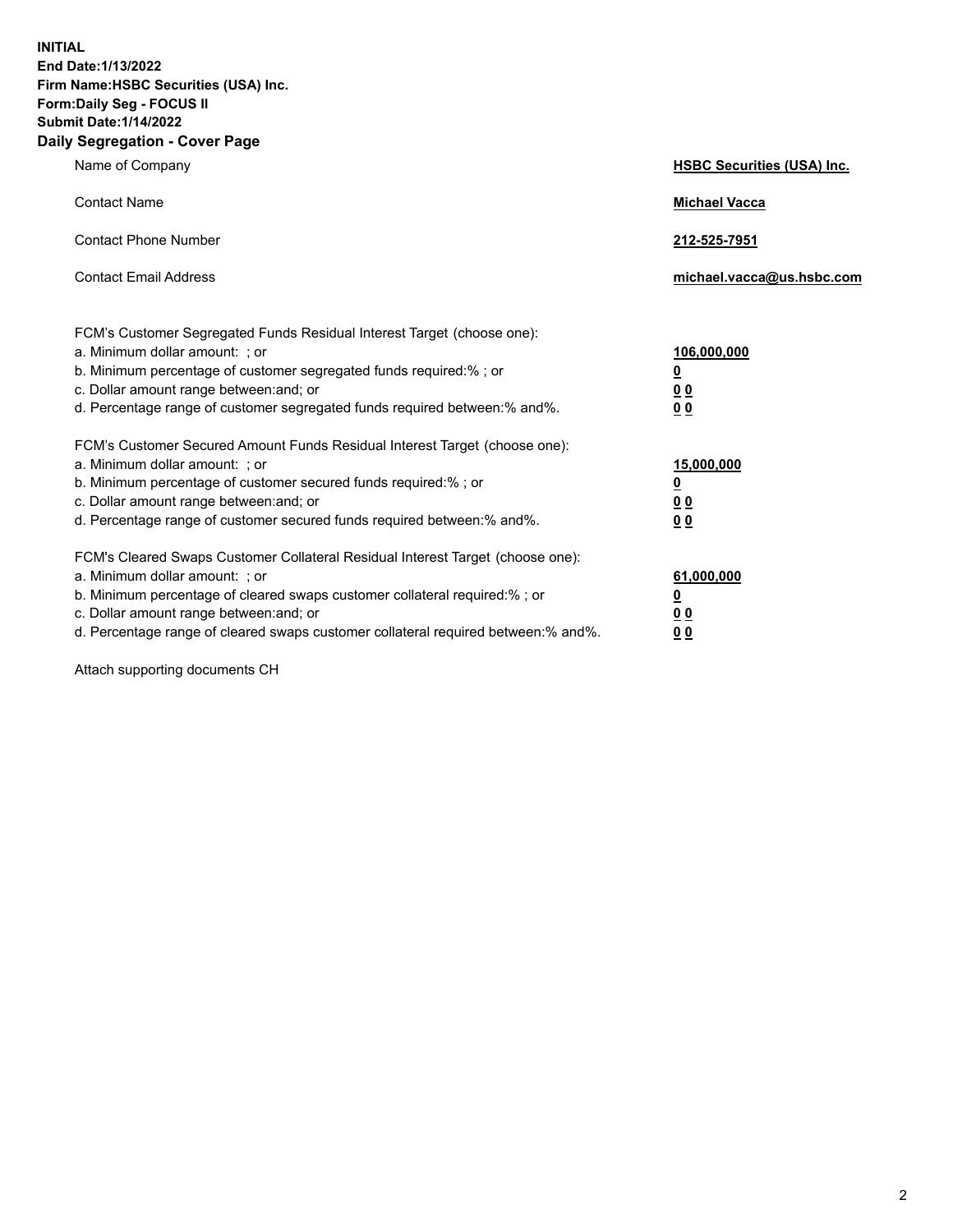**INITIAL End Date:1/13/2022 Firm Name:HSBC Securities (USA) Inc. Form:Daily Seg - FOCUS II Submit Date:1/14/2022**

## **Daily Segregation - Secured Amounts** Foreign Futures and Foreign Options Secured Amounts Amount required to be set aside pursuant to law, rule or regulation of a foreign government or a rule of a self-regulatory organization authorized thereunder **0** [7305] 1. Net ledger balance - Foreign Futures and Foreign Option Trading - All Customers A. Cash **110,856,045** [7315] B. Securities (at market) **22,997,691** [7317] 2. Net unrealized profit (loss) in open futures contracts traded on a foreign board of trade **6,337,060** [7325] 3. Exchange traded options a. Market value of open option contracts purchased on a foreign board of trade **0** [7335] b. Market value of open contracts granted (sold) on a foreign board of trade **0** [7337] 4. Net equity (deficit) (add lines 1. 2. and 3.) **140,190,796** [7345] 5. Account liquidating to a deficit and account with a debit balances - gross amount **2,712,496** [7351] Less: amount offset by customer owned securities **-2,712,319** [7352] **177** [7354] 6. Amount required to be set aside as the secured amount - Net Liquidating Equity Method (add lines 4 and 5) **140,190,973** [7355] 7. Greater of amount required to be set aside pursuant to foreign jurisdiction (above) or line 6. **140,190,973** [7360] FUNDS DEPOSITED IN SEPARATE REGULATION 30.7 ACCOUNTS 1. Cash in banks A. Banks located in the United States **18,818,049** [7500] B. Other banks qualified under Regulation 30.7 **0** [7520] **18,818,049** [7530] 2. Securities A. In safekeeping with banks located in the United States **22,997,691** [7540] B. In safekeeping with other banks qualified under Regulation 30.7 **0** [7560] **22,997,691** [7570] 3. Equities with registered futures commission merchants A. Cash **0** [7580] B. Securities **0** [7590] C. Unrealized gain (loss) on open futures contracts **0** [7600] D. Value of long option contracts **0** [7610] E. Value of short option contracts **0** [7615] **0** [7620] 4. Amounts held by clearing organizations of foreign boards of trade A. Cash **0** [7640] B. Securities **0** [7650] C. Amount due to (from) clearing organization - daily variation **0** [7660] D. Value of long option contracts **0** [7670] E. Value of short option contracts **0** [7675] **0** [7680] 5. Amounts held by members of foreign boards of trade A. Cash **118,064,634** [7700] B. Securities **0** [7710] C. Unrealized gain (loss) on open futures contracts **6,337,060** [7720] D. Value of long option contracts **0** [7730] E. Value of short option contracts **0** [7735] **124,401,694** [7740] 6. Amounts with other depositories designated by a foreign board of trade **0** [7760] 7. Segregated funds on hand **0** [7765] 8. Total funds in separate section 30.7 accounts **166,217,434** [7770] 9. Excess (deficiency) Set Aside for Secured Amount (subtract line 7 Secured Statement Page 1 from Line 8) **26,026,461** [7380]

10. Management Target Amount for Excess funds in separate section 30.7 accounts **15,000,000** [7780]

11. Excess (deficiency) funds in separate 30.7 accounts over (under) Management Target **11,026,461** [7785]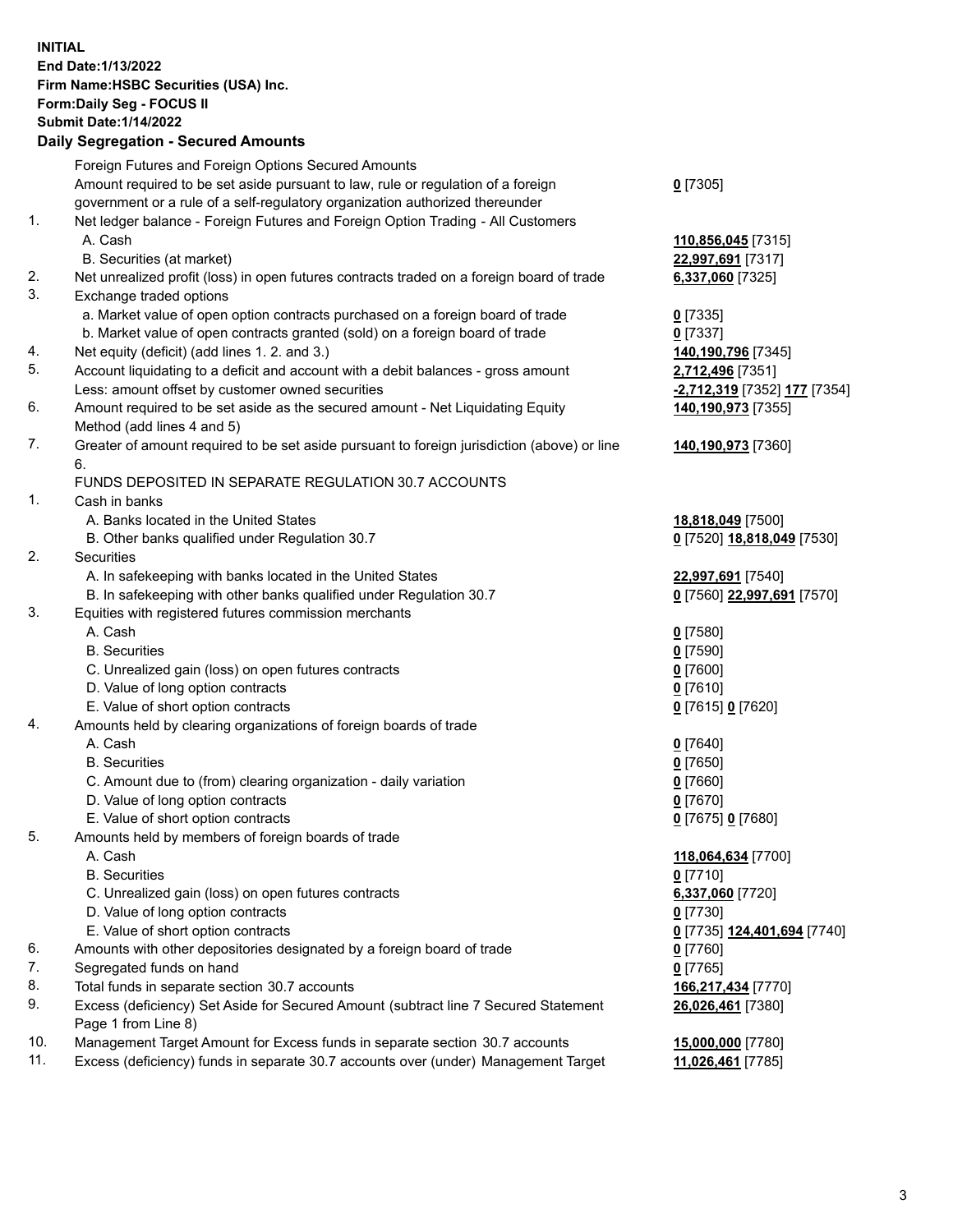**INITIAL End Date:1/13/2022 Firm Name:HSBC Securities (USA) Inc. Form:Daily Seg - FOCUS II Submit Date:1/14/2022 Daily Segregation - Segregation Statement** SEGREGATION REQUIREMENTS(Section 4d(2) of the CEAct) 1. Net ledger balance A. Cash **1,784,363,488** [7010] B. Securities (at market) **1,175,695,389** [7020] 2. Net unrealized profit (loss) in open futures contracts traded on a contract market **-307,028,088** [7030] 3. Exchange traded options A. Add market value of open option contracts purchased on a contract market **745,667,344** [7032] B. Deduct market value of open option contracts granted (sold) on a contract market **-166,450,515** [7033] 4. Net equity (deficit) (add lines 1, 2 and 3) **3,232,247,618** [7040] 5. Accounts liquidating to a deficit and accounts with debit balances - gross amount **552,345** [7045] Less: amount offset by customer securities **-552,345** [7047] **0** [7050] 6. Amount required to be segregated (add lines 4 and 5) **3,232,247,618** [7060] FUNDS IN SEGREGATED ACCOUNTS 7. Deposited in segregated funds bank accounts A. Cash **11,503,087** [7070] B. Securities representing investments of customers' funds (at market) **0** [7080] C. Securities held for particular customers or option customers in lieu of cash (at market) **96,689,472** [7090] 8. Margins on deposit with derivatives clearing organizations of contract markets A. Cash **1,950,599,214** [7100] B. Securities representing investments of customers' funds (at market) **0** [7110] C. Securities held for particular customers or option customers in lieu of cash (at market) **1,053,534,761** [7120] 9. Net settlement from (to) derivatives clearing organizations of contract markets **-368,258,048** [7130] 10. Exchange traded options A. Value of open long option contracts **745,667,344** [7132] B. Value of open short option contracts **-166,450,515** [7133] 11. Net equities with other FCMs A. Net liquidating equity **9,493** [7140] B. Securities representing investments of customers' funds (at market) **0** [7160] C. Securities held for particular customers or option customers in lieu of cash (at market) **23,685,547** [7170] 12. Segregated funds on hand **1,785,609** [7150] 13. Total amount in segregation (add lines 7 through 12) **3,348,765,964** [7180] 14. Excess (deficiency) funds in segregation (subtract line 6 from line 13) **116,518,346** [7190] 15. Management Target Amount for Excess funds in segregation **106,000,000** [7194]

16. Excess (deficiency) funds in segregation over (under) Management Target Amount Excess

**10,518,346** [7198]